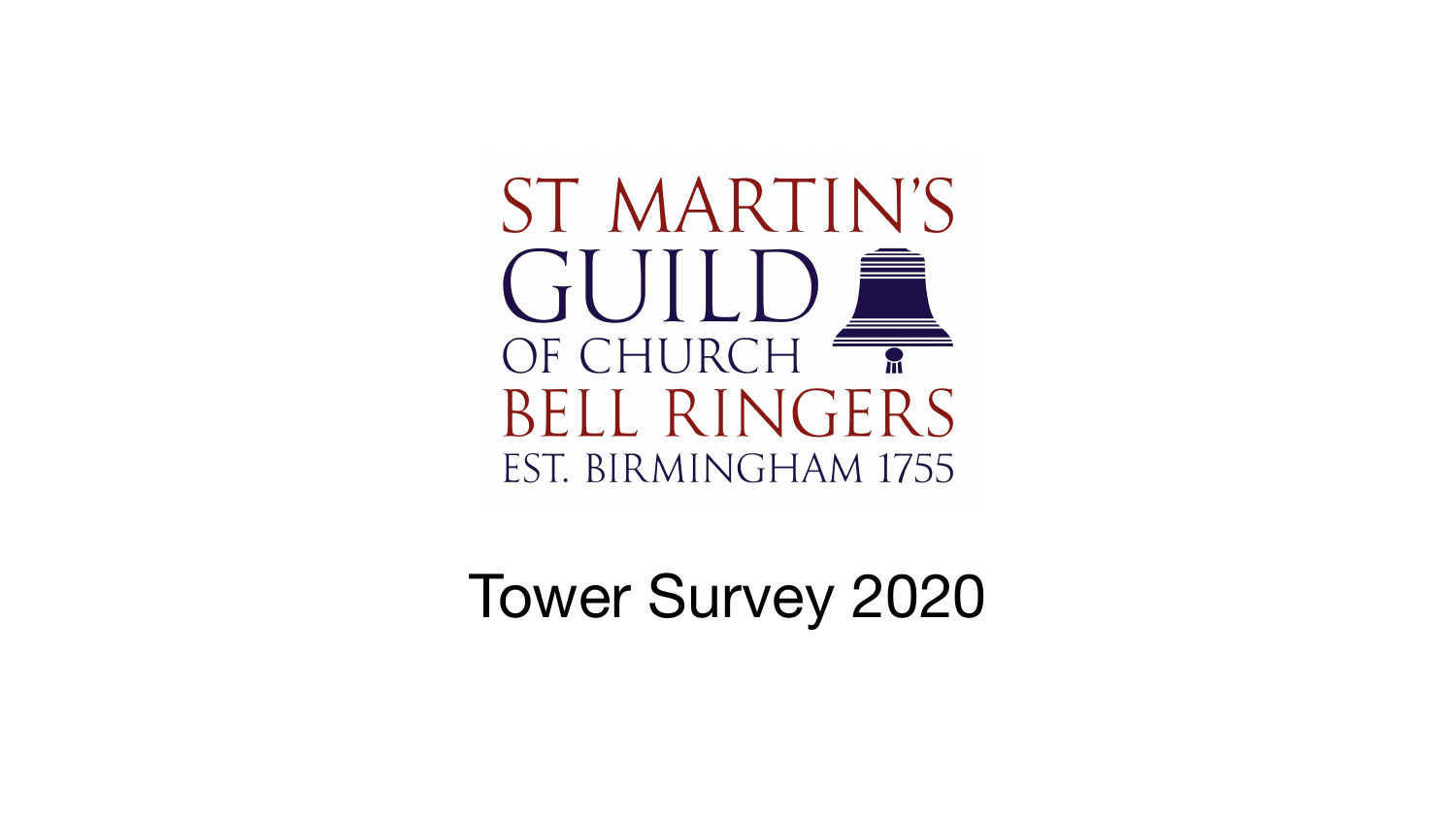## Q1 Number of bells

| <b>Bells</b>    | <b>Towers</b> |        |
|-----------------|---------------|--------|
| 3               |               | 4.35%  |
| 5               |               | 4.35%  |
| 6               | 3             | 13.04% |
| 8               | 14            | 60.87% |
| 10              | 3             | 13.04% |
| 12 <sub>2</sub> |               | 4.35%  |
|                 | 23            |        |

Towers

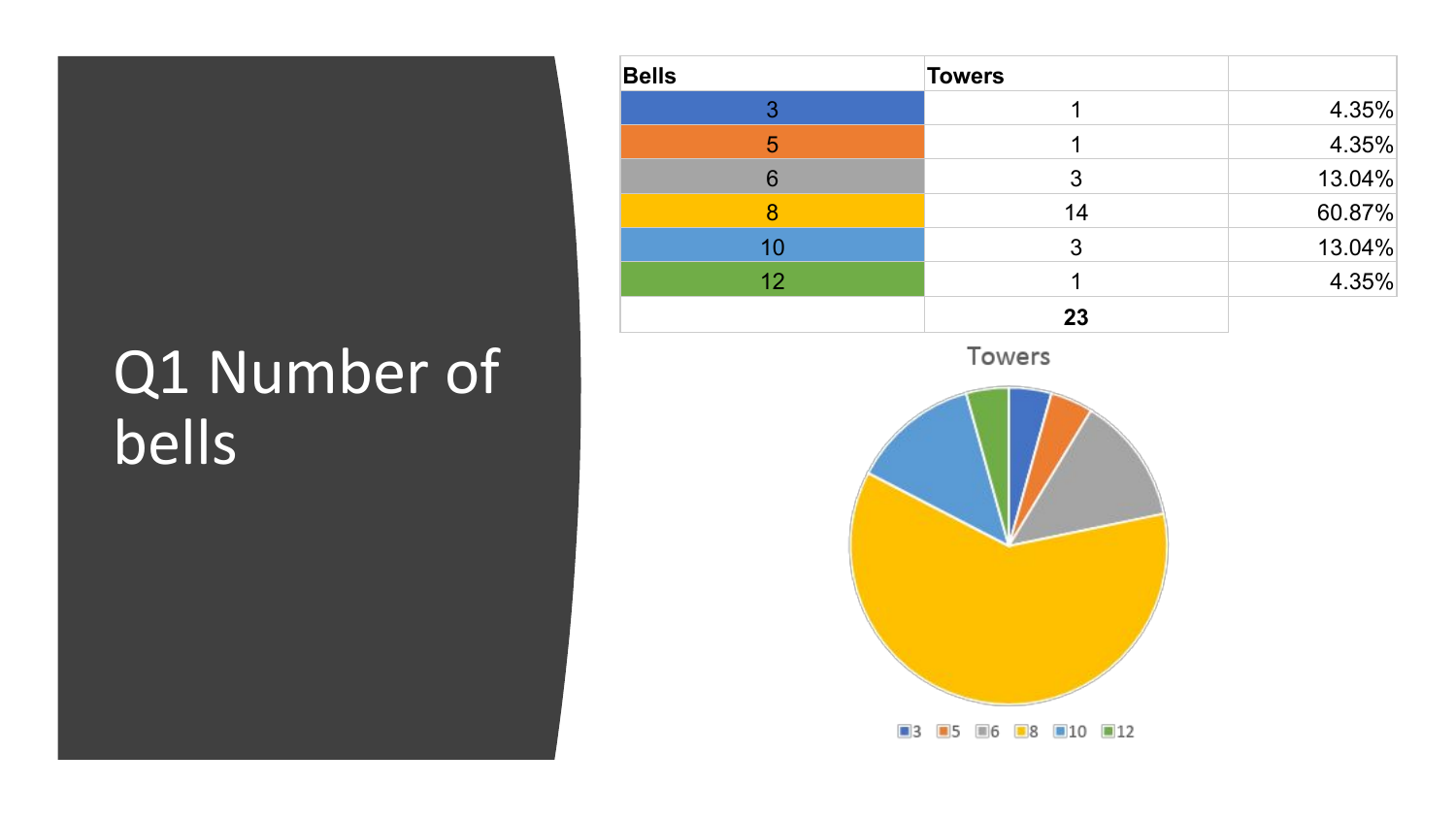## Q2 Do you, as a band, ring across multiple

churches?<br>
9 bands ring at or support more than one tower. Range – from 1 to 3 other towers.

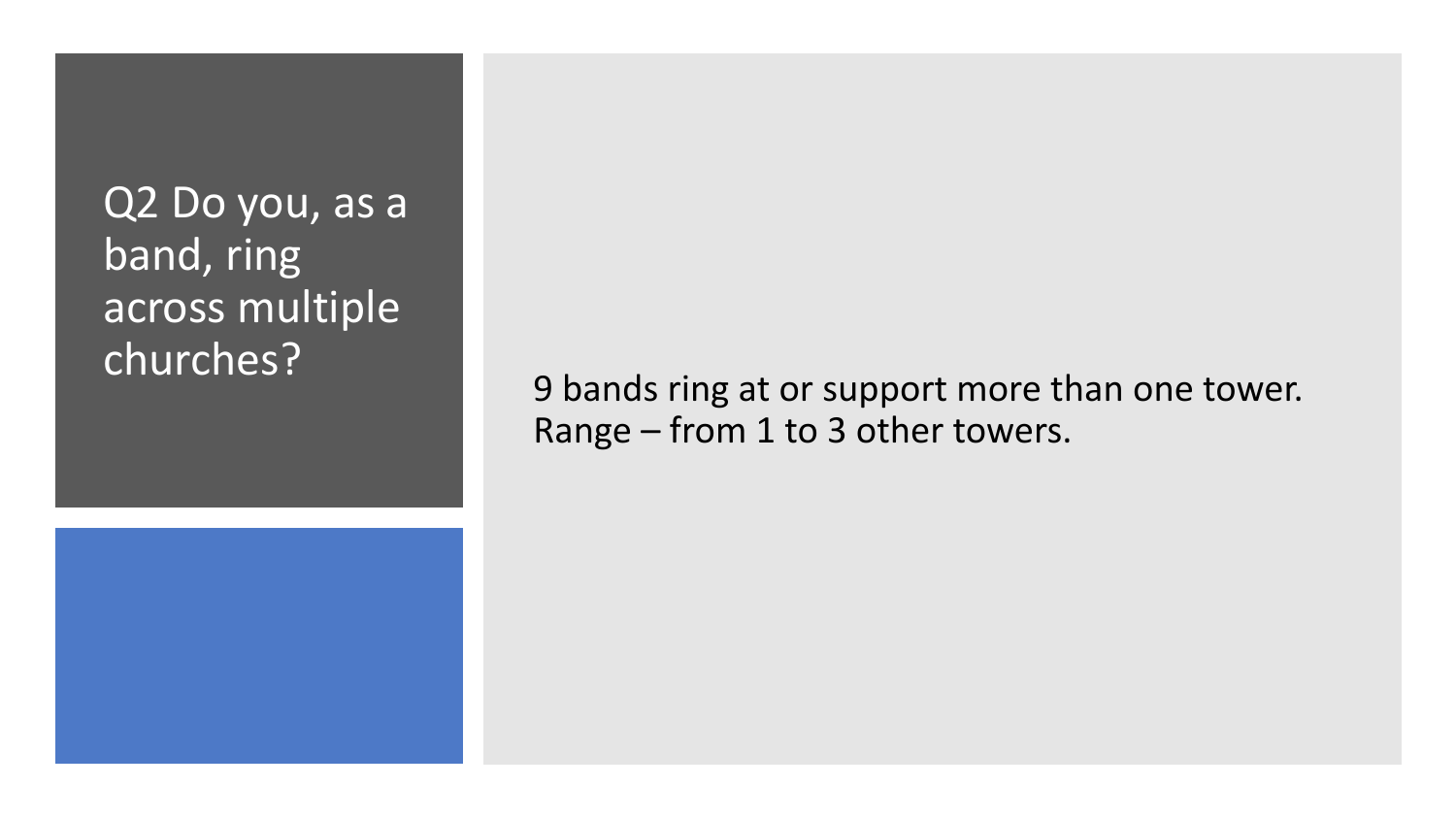Q3 Do you have any proposals or desired bell restoration projects which have been shaped or are in early development with your church?



#### 4 towers have plans:

- Possible rehang
- Bell frame painting
- Rope guides
- Ongoing essential work to spire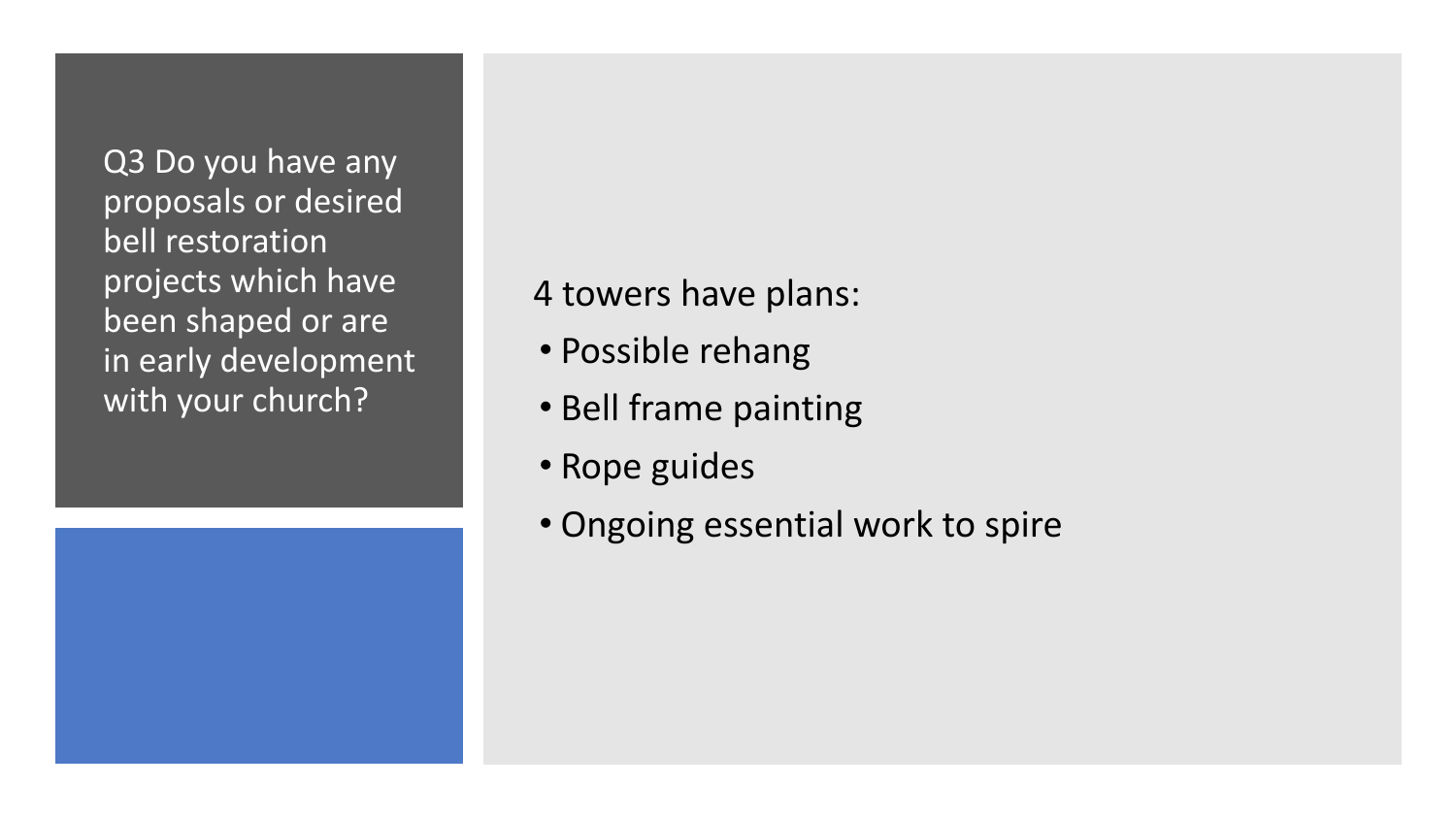Are you aware of any discussions on the future of your church that may have a bearing on the band's position and future access to the bells and / or any merger or benefice plans that would affect your band?

### 2 towers

- Merger of parishes
- Plans without detail

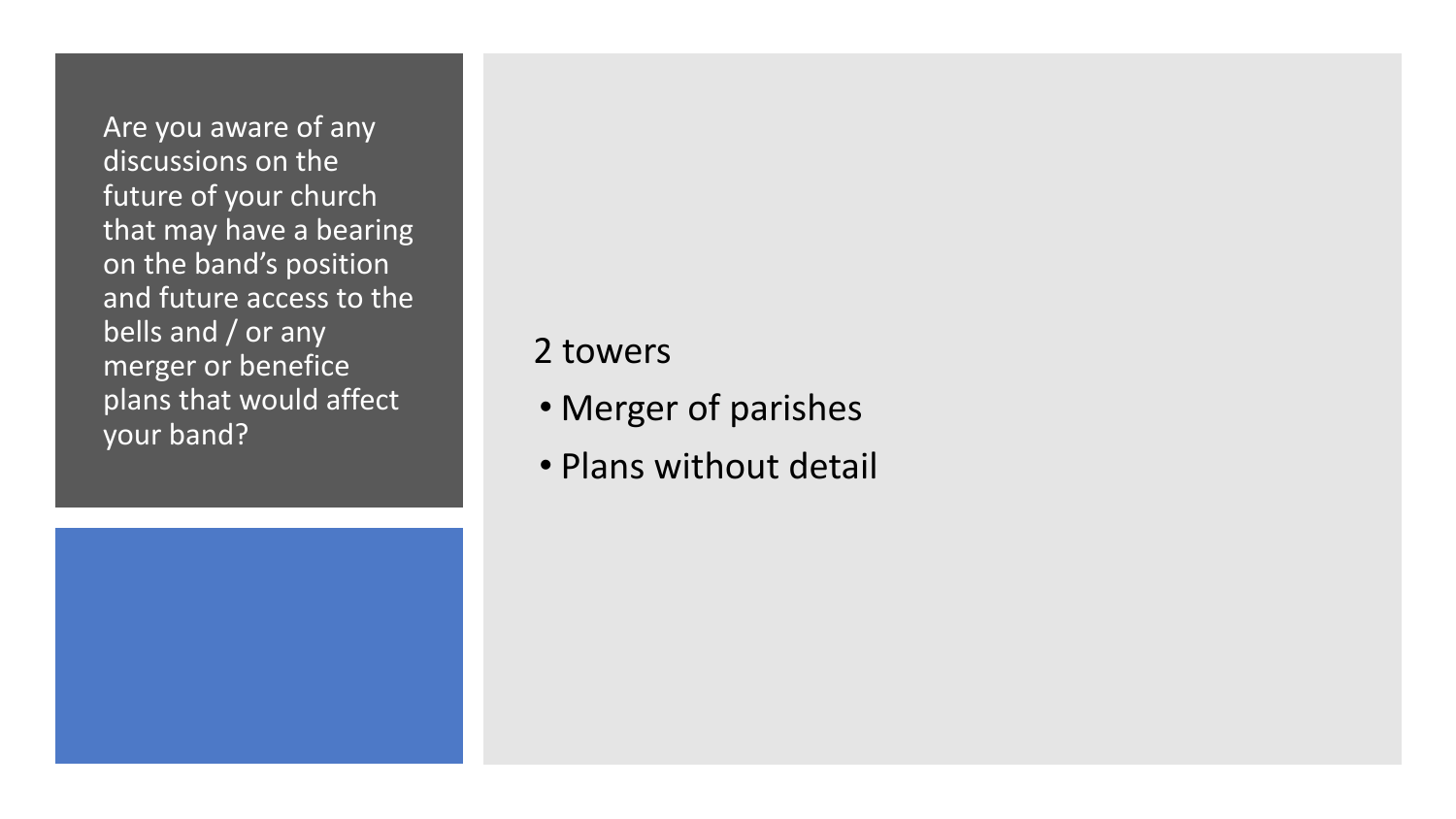# **Q5 Is your tower back ringing yet?**

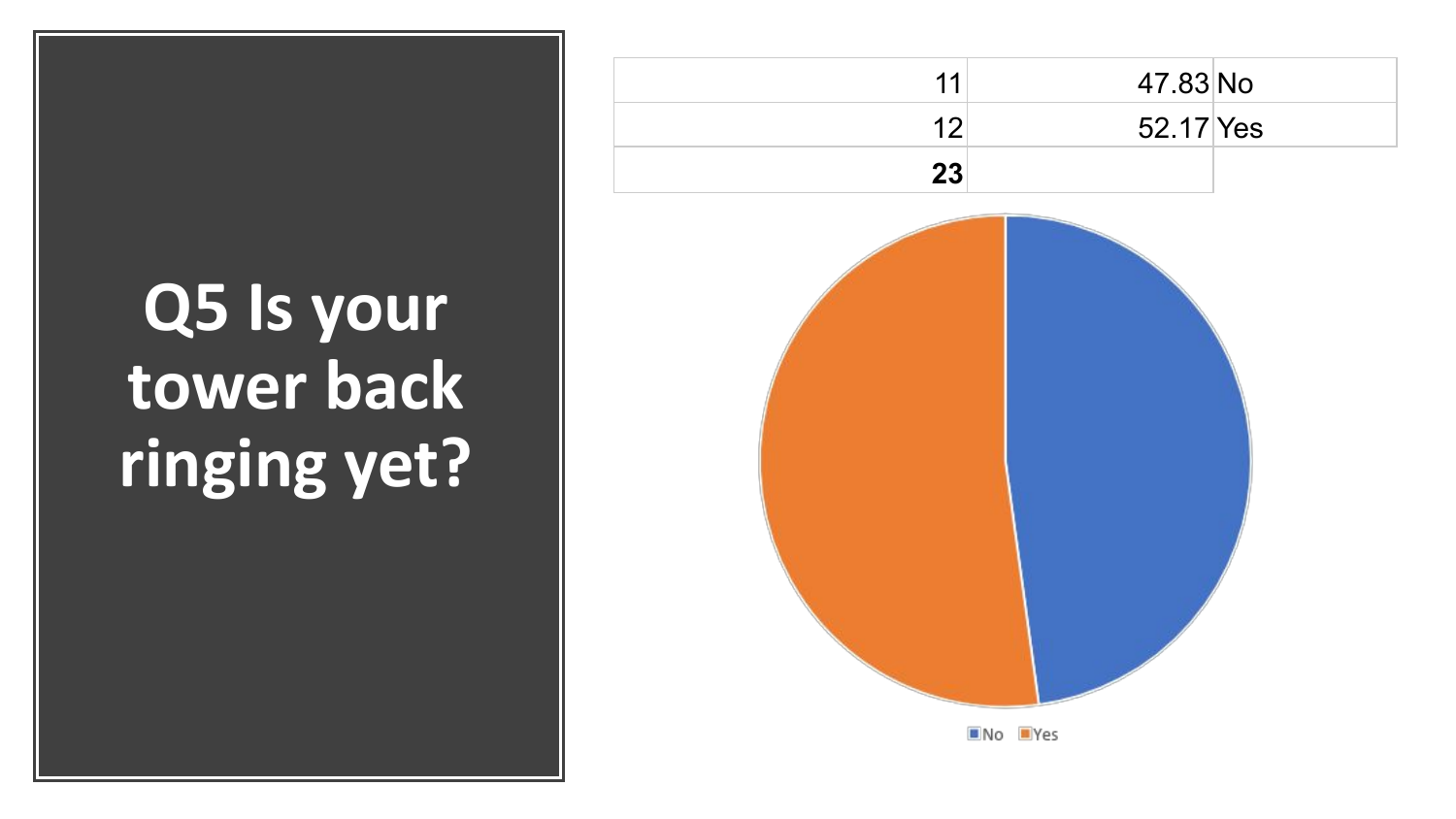**Q6 If no, is your tower intending to go back ringing in the near future / do you have any indication that your tower might not be going back ringing at all? If so, why not?**

11 towers:

- Essential repair work ongoing
- No services
- Interpretation of guidelines
- Band limitations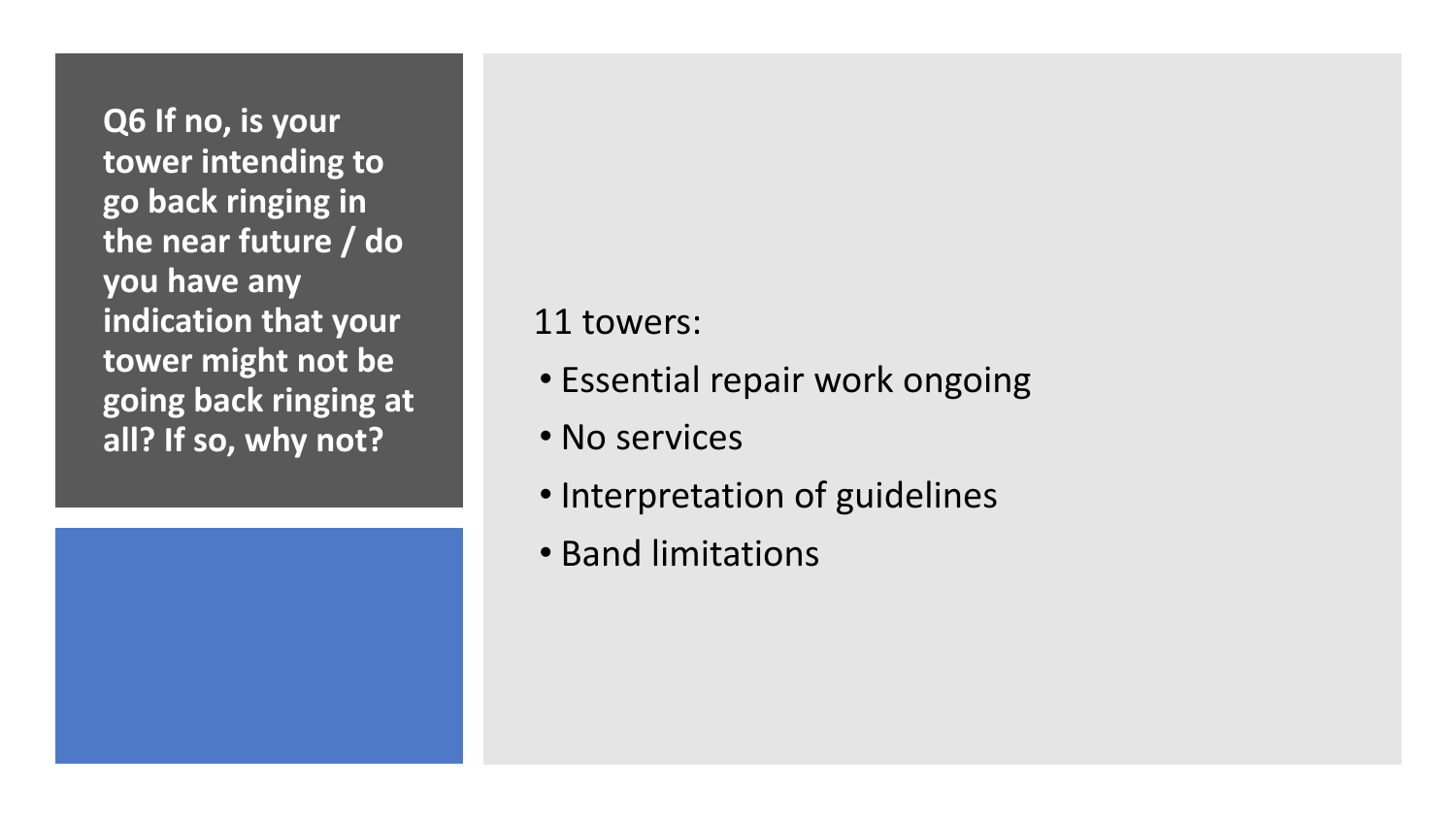**Q7 Has your tower carried out, or intending to carry out in the near future, risk assessments to support ringing in the near future?**



- 16 risk assessment carried out
- 3 No risk assessment carried out yet, but we are confident we know how to do this
- No risk assessment carried out and we are unsure how to do so
- N/A: our tower is not intending to return to ringing in the near future